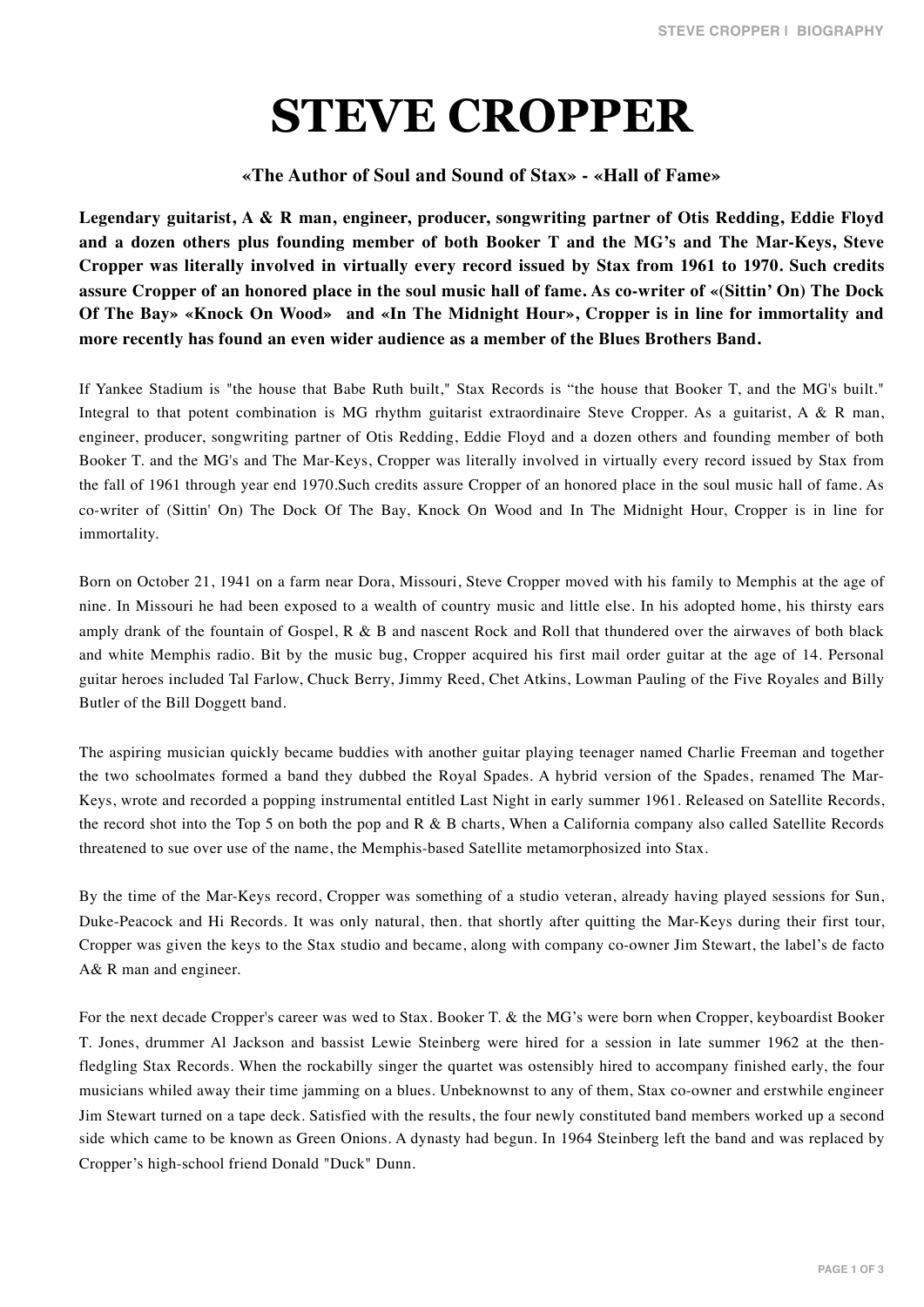Green Onions became an instrumental anthem for both black and white America, peaking at number One on Billboard's Rhythm and Blues charts and number three on the pop charts. Mo' Onions soon followed, as did Soul Dressing, Boot-leg, My Sweet Potato, Hip Hug-Her, Groovin', Soul Limbo, Hang 'Em High, Time Is Tight, Mrs. Robinson, Something and Melting Pot.

Booker T. Jones gradually eased his way away from Stax at the turn of the decade. When Cropper, Dunn and Jackson did not follow suit, the MG's ceased to be an active unit. Cropper himself left the label in the fall of 1970 to start up, with Jerry Williams and former Mar- Key Ronnie Stoots, the Trans-Maximus (TMI) recording studio and record company. In the first half of the 1970s, Cropper produced and played on sessions recorded at TMI or Ardent by the likes of Poco, Jeff Beck, Jose Feliciano, Yvonne Elliman, John Prine, Dreams and Tower Of Power. Later production successes included Tower of Power's 1978 LP We Came To Play and John Cougar's 1980 release Nothing Matters And What If It Did.

In 1977, with Stax alumni Willie Hall filling in for the late Al Jackson, the MG's briefly reunited to record the Universal Language LP for Asylum. Shortly thereafter Cropper and Dunn joined Levon Helm's RCO All-Stars and then received a call from John Belushi and Dan Aykroyd which resulted in the formation of the Blues Brothers Band. The original incarnation of the Blues Brothers recorded three albums, including the number one Briefcase Full of Blues, and made a hilarious eponymously-titled feature film.

When the Blues Brothers ceased active duty after the passing of Belushi in the spring of 1982, Cropper continued to be in constant demand as both a producer and session guitarist. He also found time to resume his solo career, recording two albums for MCA in 1980 ( Playin' My Thang) and 1982 ( Night After Night). His first solo album, With a Little Help From My Friends, had been recorded for Stax back in 1969.

In 1997, Steve Cropper and Booker T. and the MG's career was enshrined in print in Rob Bowman's, Soulsville U.S.A. : The Story of Stax Records (Schirmer Books). In spring 1998 Fantasy Records issued a three-CD Booker T. and The MG's box set.

During the whole period of the MG's glorious renaissance, Cropper has also been busy fulfilling his commitments to The Blues Brothers Band, who have issued two recent CD's: Live In Montreaux, on WEA International in 1990, and Live From Chicago's House Of Blues, on the House Of Blues label in 1997.

With John Goodman taking the place of the late John Belushi, The Blues Brothers' second feature film, Blues Brothers 2000, was released in February 1998.

Cropper also continues to be an in-demand musician and producer. His string-bending talents being most recently showcased on the latest Paul Simon, Ringo Starr, Buddy Guy (Heavy Love) and Johnny Lang (Wander This World) albums. He also contributed his talents to efforts from Elton John and Steppenwolf.

In the producer's chair, he has most recently piloted Joe Louis Walker's last three albums: 1995's The Blues Of The Month Club, 1997's Great Guitars and Preacher And The President (Verve).

Finally, Croppers multiple talents are routinely called upon for movie soundtracks, such as John Carpenter's 1998 blockbuster Vampires.

In addition to his commitments to the MG's and The Blues Brothers, Steve Cropper has started his own label (Play It, Steve! Records), whose inaugural release, entitled Play It, Steve!, was released in February 1998.